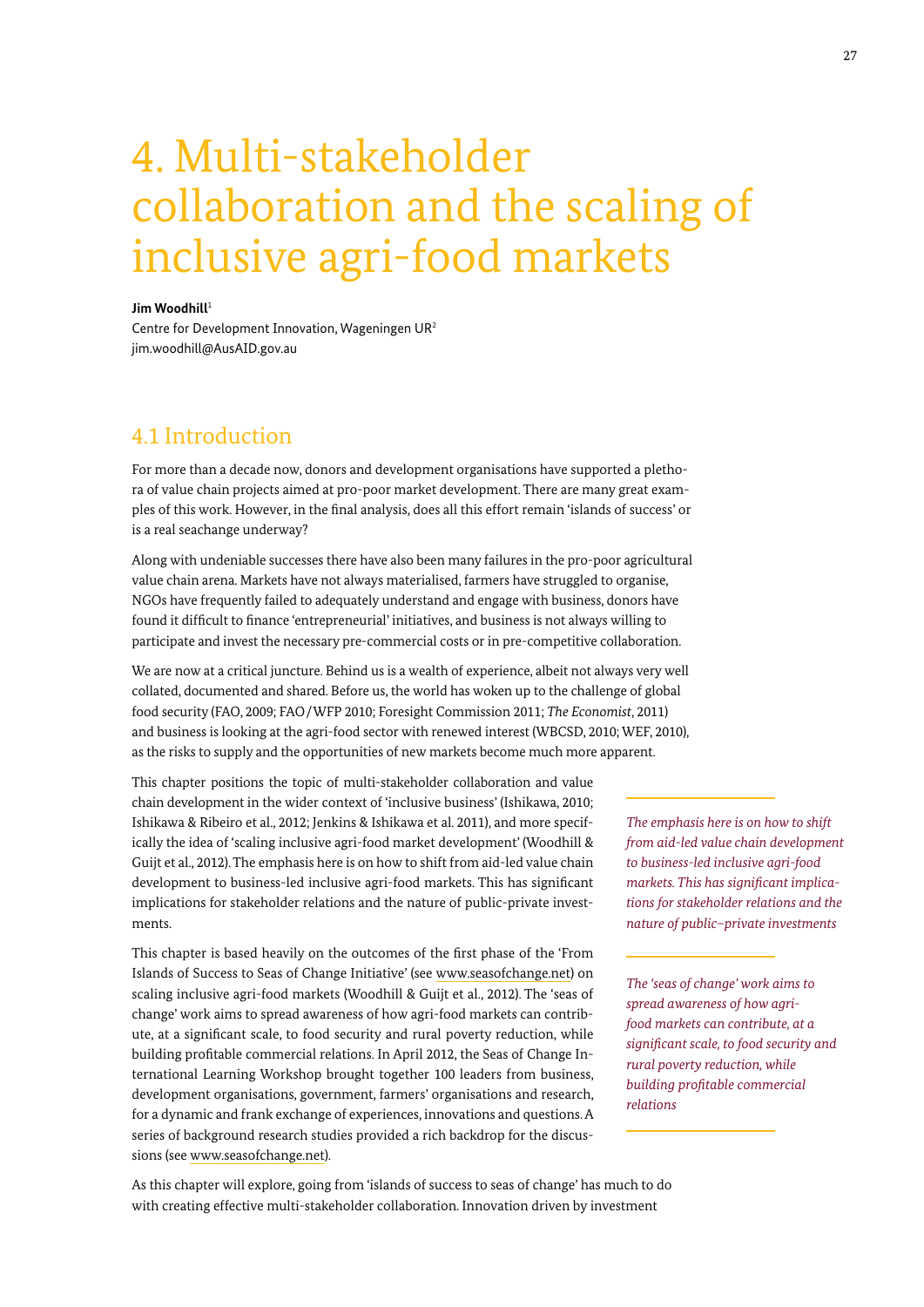opportunities and entrepreneurship can be a powerful force for positive change. But this process is far from automatic. Businesses need to see and understand the opportunities presented by more sustainable and inclusive ways of working. Governments need to help create supportive incentives and investment climates. Producer organisations must be effective and efficient business partners, and NGOs and researchers must contribute critically as knowledge providers, brokers and intermediaries.

All these issues are of particular relevance for Africa, for three key reasons. First, Africa will account for nearly half of the global population growth over the coming decades, when its population will double. Second, the continent remains a major agricultural resource base in which the rest of the world is becoming increasingly interested. Third, poverty and hunger in Africa remain stubbornly stuck at very high levels.

# 4.2 The case for scaling inclusive markets

In order to bring together different stakeholders around the challenge of scaling inclusive agri-food markets, it must be clear to them *why* it is important to engage and where the common interest lies.

Global food security has two interconnected dimensions: what is known as a 'nine-billion future' and a 'one-billion problem'. Nine billion is the size of the future global consumer market whose food demands need to be met. The World Business Council for Sustainable Development (WBCSD, 2010), among many other organisations, sees enormous business

*Nine billion is the size of the future global consumer market whose food demands need to be met*

*One billion people go hungry every day, with at least another billion living in marginal economic circumstances* opportunities in providing innovations and services that will make it possible to feed so many on a daily basis, and in a sustainable way. At the same time, one billion people go hungry every day, with at least another billion living in marginal economic circumstances (IFAD, 2011). Furthermore, most of the population growth will take place at the bottom of the economic pyramid. By 2050 there will be around four billion people at the BoP; if this group undergoes significant economic development, it represents a massive new market opportunity. Ignore it, and half the world's population stays poor, goes hungry and creates conditions for global political instability. As Bill Gates pointed out when addressing the Group of Twenty (G20), global instability fuelled by hunger and poverty is in nobody's interest, least of all those who want to do business.

It is important to understand the case for inclusive agri-food markets in relation to certain key facts and trends. Of the world's poor, some 75 per cent live in rural areas, with approximately 2.6 billion people depending on agriculture for their livelihood (IFAD, 2011). The coming decades will see a massive growth in urban populations, with 70 per cent of people living in urban areas by 2050. Large numbers of poor people will, however, continue to live in rural areas, and feeding poorer urban people will become a major 'inclusive challenge'. There are some 525 million farmers in the world, of whom 90 per cent are smallholders. Around 50 per cent of the world's population depend on these smallholder producers for their food (Wegner & Zwart, 2011).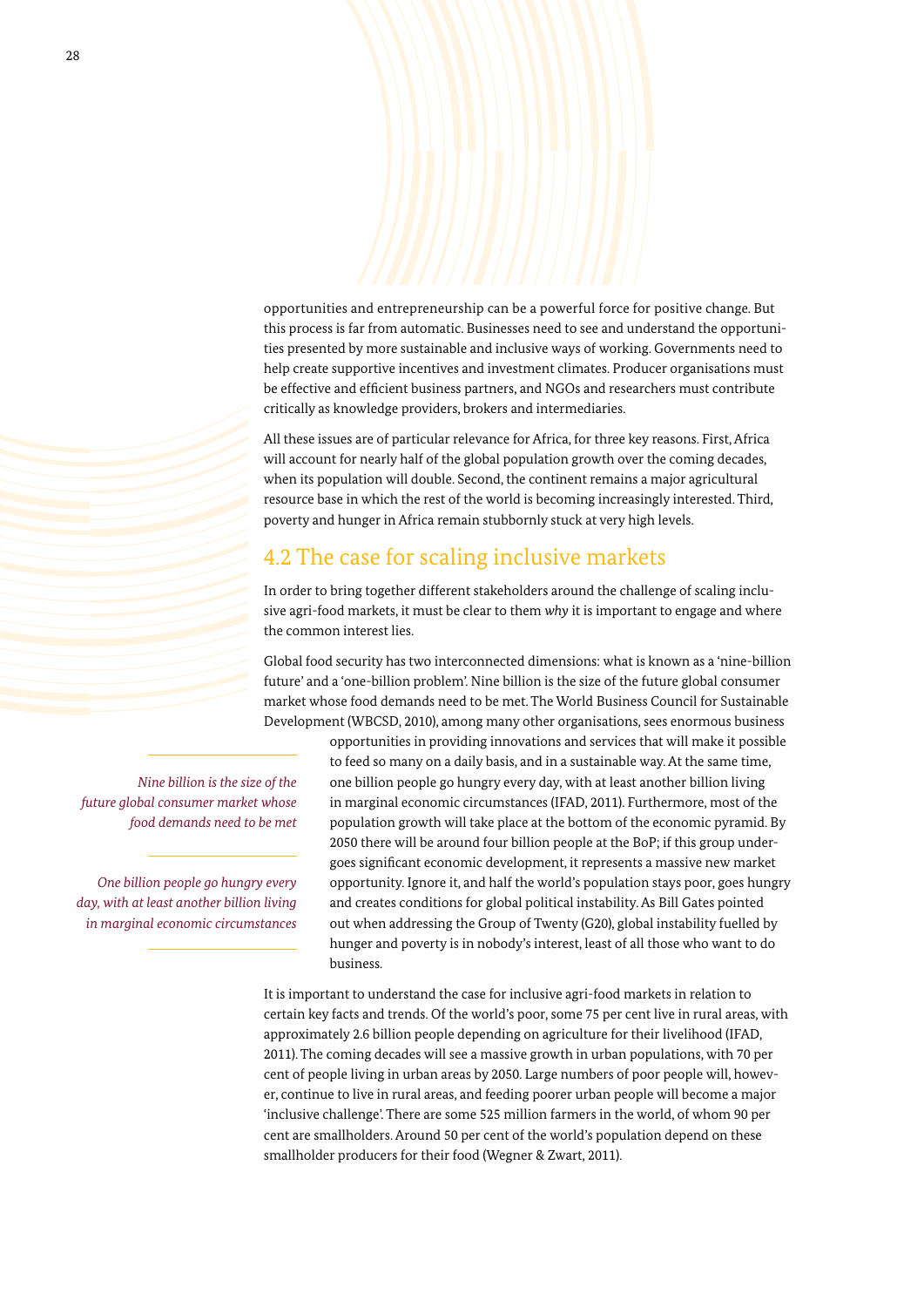The concept of inclusive agri-food market development is based on the premise that private enterprise and public-private partnerships (PPPs) can make a substantial contribution to the delivery of 'public goods'. So what, then, are the public good issues and the private interest issues, and how do they overlap? Table 4.1 gives six reasons why it is important to focus on inclusive agri-food markets from both a common and a private interest perspective. Reference is made here to common interest as opposed to public good, as these issues are important for business, even if this does not constitute their core responsibility.

| Common (public) interest                                                                                                                                                                                                                                    | <b>Private interest</b>                                                                                                                                                                                                                                             |
|-------------------------------------------------------------------------------------------------------------------------------------------------------------------------------------------------------------------------------------------------------------|---------------------------------------------------------------------------------------------------------------------------------------------------------------------------------------------------------------------------------------------------------------------|
| 1. Feeding the world: Producing and distributing<br>enough food for nine billion people by 2050, in-<br>cluding for the 70 per cent living in urban areas                                                                                                   | 4. Securing a stable supply base: With rapidly growing<br>demand for agri-food products, businesses will need<br>to stabilise their supply base by using the potential of<br>small-scale producers and processors                                                   |
| 2. Tackling hunger and poverty: Developing agri-<br>cultural production and markets in ways that help<br>to create wealth, jobs and economic opportunity<br>for those at the bottom of the economic pyramid,<br>while providing affordable and healthy food | 5. New market opportunities: Generating a positive<br>spiral of wealth with large numbers of people at the<br>base of the economic pyramid, which creates new<br>markets for business                                                                               |
| 3. Peace and security: Organising and controlling<br>agricultural markets to reduce inequalities that<br>could generate political instability and social<br>unrest, which translates into greater risks for<br>business investment                          | 6. Responsible reputation: Businesses are able to<br>enhance and protect their reputations for social re-<br>sponsibility and ensure a 'licence to operate' in the<br>face of growing public scrutiny of business practices<br>and rapid communication technologies |

# **Table 4.1**: The common and the private interests of agri-food markets

The *World Bank development report on agriculture and development* (2008) emphasised the importance of agriculture for economic growth in low-income countries and for tackling inequality in emerging economies. While there is continued debate about the importance and the role of small-scale agriculture, moving into the future, a number of 'realities' seem patently clear. First, for at least the coming decades small-scale agriculture will be critical for the livelihoods of billions and for meeting the world's rapidly growing food demands. Second, creating viable and prosperous rural economies is key to poverty allevi-

ation in rural areas, and to slowing urban migration and the potential problems of urban poverty. Third, there will be a transition to more commercially oriented small-scale farming, while many will have to move out of farming to find alternative employment. Fourth, social safety nets will have to be in place for many during the transition period. Prosperous rural economies will have the dual function of reducing the scale of such dependency, while helping to provide countries with the economic capacity to cover the costs of social protection.

*Creating viable and prosperous rural economies is key to poverty alleviation in rural areas, and to slowing urban migration and urban poverty*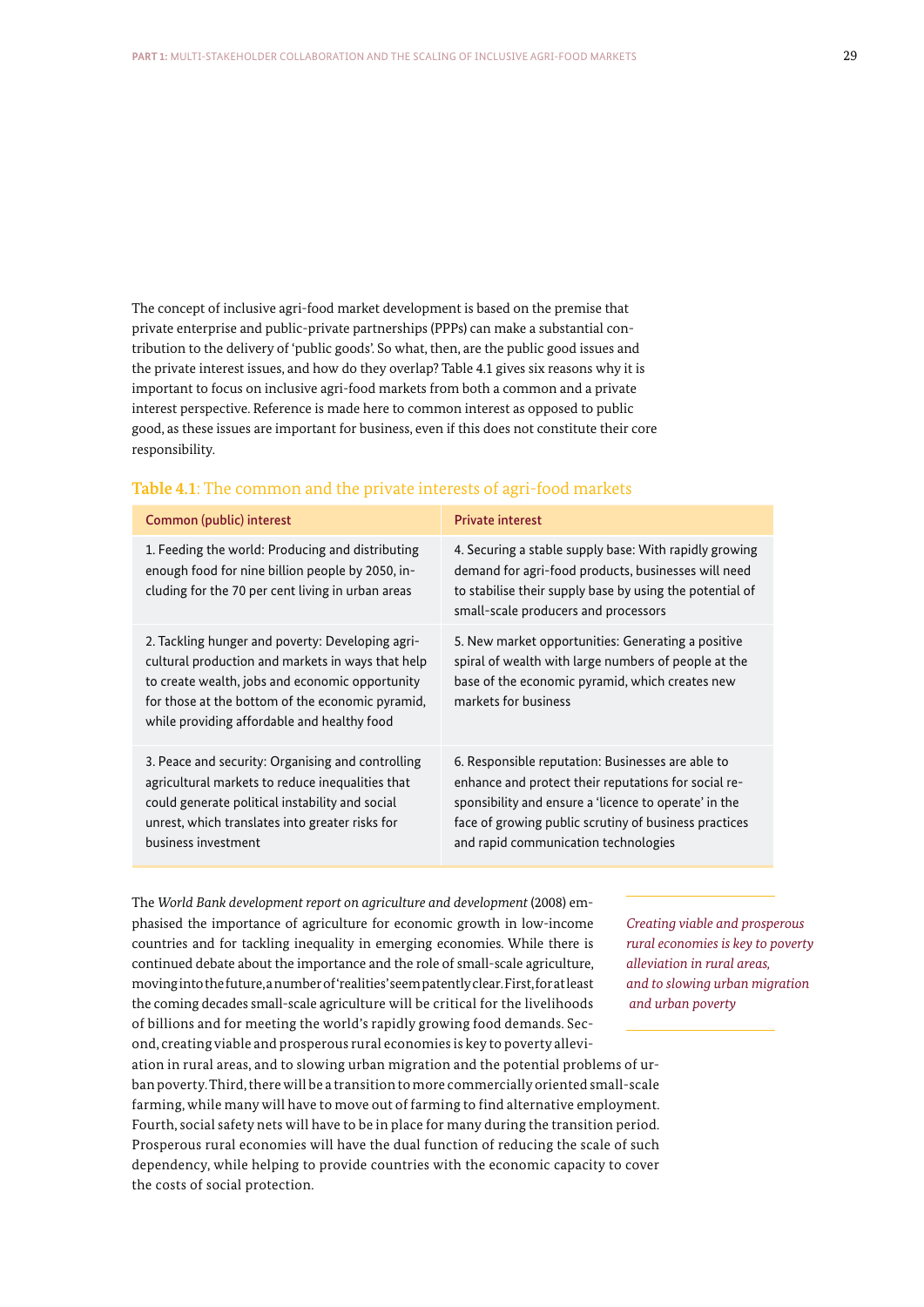In relation to Figure 4.1, here is a hypothesis. Inclusive market development is about finding new ways of doing business that make it possible to work with the approximately 40 per cent of asset-limited farmers who have the potential to become commercially viable and who could be drivers of inclusive rural economic growth. If this can be done, a positive cycle of rural investment and entrepreneurship will be created. Here the benefits are derived not only from small-scale farming, but also from SMEs that provide services and are involved in upstream processes and marketing.





*Large national and multinational agri-food companies may end up trying to meet their supply demands through predominantly large-scale agriculture with negative impacts for poor rural communities and exacerbated pressures for land grabbing*  The alternative is that large national and multinational agri-food companies may end up trying to meet their supply demands through predominantly large-scale agriculture with negative impacts for poor rural communities and exacerbated pressures for land grabbing.

However, pushing down this economic pyramid and working with assetlimited small-scale farmers is not automatically profitable or interesting for agri-food companies. Governments, in an attempt to meet the public good interests of an orderly transition in agriculture, tackle poverty and ensure food security, will increasingly have to come to the table and work in partnership with business. This will require making pre-commercial and pre-competitive

investments in partnership with business – something which presents a major challenge for multi-stakeholder collaboration.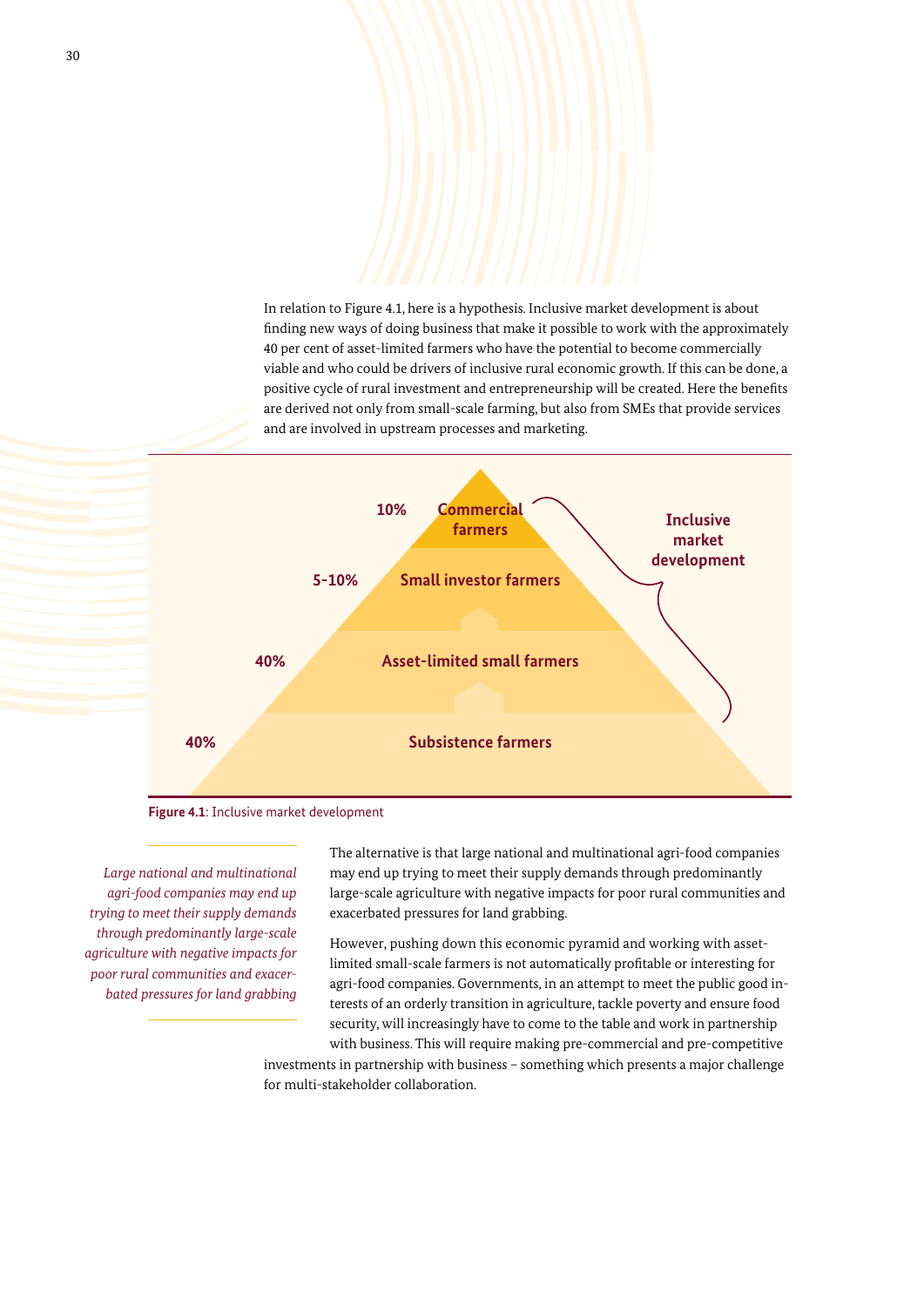# 4.3 Profitable partnerships

At its core, inclusive business is about managing commercial relations (see Figure 4.2). For the agri-food sector to be inclusive, these relations must contribute to fair economic opportunity at scale, while sustainably feeding the world population. Commercial relations include a wide range of actors – global companies, local business, financial institutions, local entrepreneurs, small-scale farmers and producer organisations. Aligning commercial relations to achieve wider public goods requires partnerships with and support from government agencies, NGOs and research – all within the context of a supportive environment of public policy and public investment.

Herein lie a number of critical messages for development organisations working to scale inclusive agri-food markets through multi-stakeholder engagement. First, non-business players must understand the nature of these commercial relations, and must be able to speak the language of business. Second, non-business players need to recognise their supporting role and be very careful about inserting themselves into actual business operations. Third, businesses often only look at and understand their immediate relations – those they do business with – they do not necessarily have a perspective on the entire value chain and how changes could be made to make it more profitable and more inclusive. Fourth, the sort of multi-stakeholder engagement that the development community is mainly used to – for example, full-day workshops and meetings – often does not work for business. Much more attention needs to be given to short meetings at suitable times, and to bilateral discussions.

Ultimately, partnerships must lead to the development of suitable conditions for the establishment of commercially viable and sustainable business models. The following crucial elements need to be in place:

- Building trust, capacity and long-term relationships within the supply base;
- ǣ Creating partnerships and coordination among different actors, e.g. through neutral brokers;
- Sharing risks and rewards equitably;
- ǣ Attracting public-private co-financing as well as intermediaries to drive procurement, quality and efficiency; and
- ǣ Cost-efficient mechanisms for aggregating inputs from producers, such as outgrower schemes.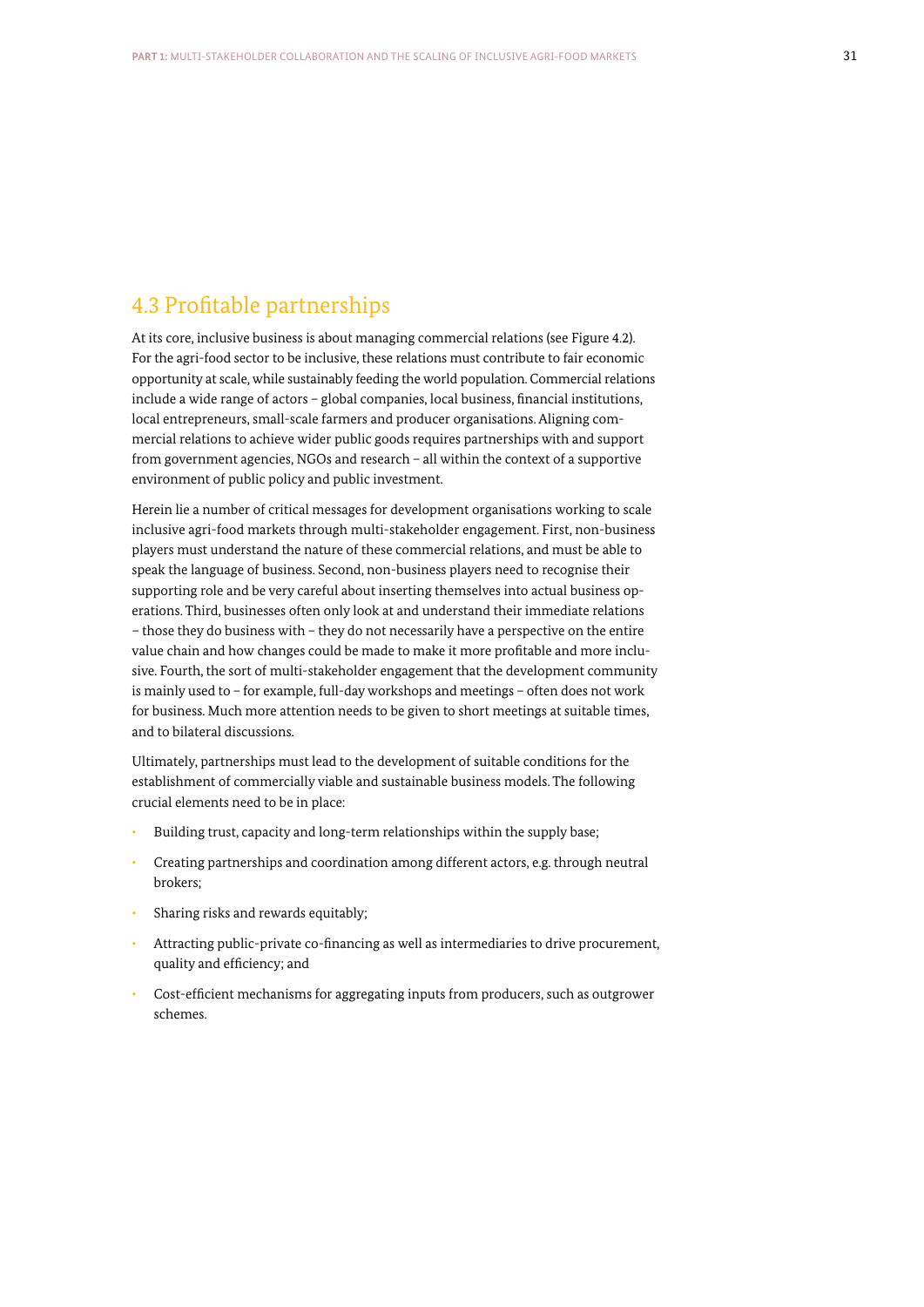

**Figure 4.2**: The partnership dynamics of inclusive agri-food markets

The challenge is to find ways for these commercial relations to function so that they contribute optimally to the wider collective interests of food security and economic opportunity for the poor, while remaining profitable. This will only happen with the right incentives, coordination mechanisms and leadership. Partnerships and dialogue are essential to ensure that 'rational' decision-making at individual firm level does not result in 'irrational' outcomes for the entire agri-food system.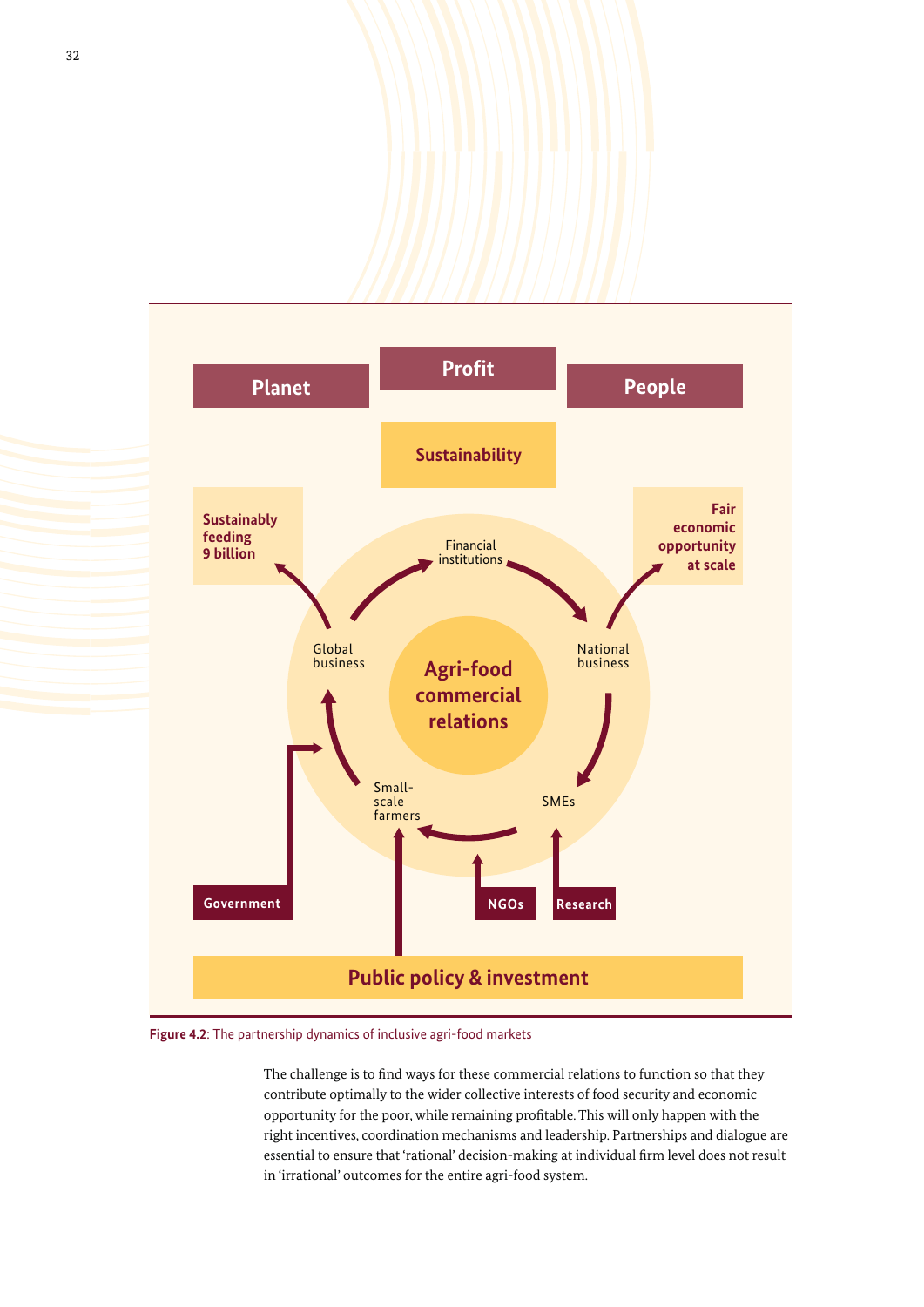## **Box 4.1**: Local seed business development in Ethiopia

Quality seeds are critical for small-scale farmers to increase their productivity. Historically, seed supply for small-scale farmers has been dominated by public agencies, often without a great deal of success. The Integrated Seed Sector Development (ISSD) programme has taken a multi-stakeholder approach to developing local, commercially viable, seed businesses. While targeting the creation of commercially viable local seed suppliers, much collaboration is needed with local and national governments, to create an enabling policy framework. The whole programme has been driven by multi-stakeholder innovation and facilitation platforms hosted by local knowledge institutions. Some key lessons from the process include: patience – it has taken seven years to build the credibility of the programme; policy engagement – local successes and pilots have been used to gain wider-scale support from policy-makers for creating a more supportive policy setting; local embedding – making sure that the system is embedded institutionally in local and national structures, and that external structures and inputs are minimised; brokering – the positive impact that committed, neutral brokers, backed by adequate funding, can have (see Bornman et al., 2011).

# 4.4 Key challenges for scaling inclusive agri-food market development

Given the above perspective on inclusive agri-food market development, it is interesting to explore the eight key issues which leading practitioners from business and development organisations identified during the Seas of Change workshop (Woodhill & Guijt et al., 2012). All these issues have much to do with improving the effectiveness of multi-stakeholder processes. They relate to two main challenges: on the one hand, supporting very large numbers of small-scale suppliers in improving their lives and helping them to become viable business partners, and on the other hand, creating incentives and mechanisms for business to work with lower-income groups.

- ǣ **Strengthening the intermediary function:** Inclusive business depends on good partnerships and relations. Trusted 'ethical agents' and platforms play key roles in brokering such relations and in stimulating innovation. People and organisations that can effectively take on this role are in short supply. They require a special skill set that needs to be developed. Much needs to be learnt about making multi-stakeholder platforms more effective. Questions about how to fund the intermediary function also need to be resolved;
- ǣ **Informing and shaping supportive policies**: Policy is critical, yet there are few mechanisms in place to enable business players and policymakers to engage deeply in shaping an enabling business environment and in setting up effective PPPs. Existing public-private funding mechanisms for the development of the agri-food sector are relatively new and need to build in rapid adaptation mechanisms based on quick feedback from the private sector. Regular policy dialogue and responsive shifts in policy settings are essential for ensuring progress on the inclusive agri-food market agenda, and for coping with emerging issues and a rapidly changing context;

*Regular policy dialogue and responsive shifts in policy settings are essential for ensuring progress on the inclusive agri-food market agenda, and for coping with emerging issues and a rapidly changing context*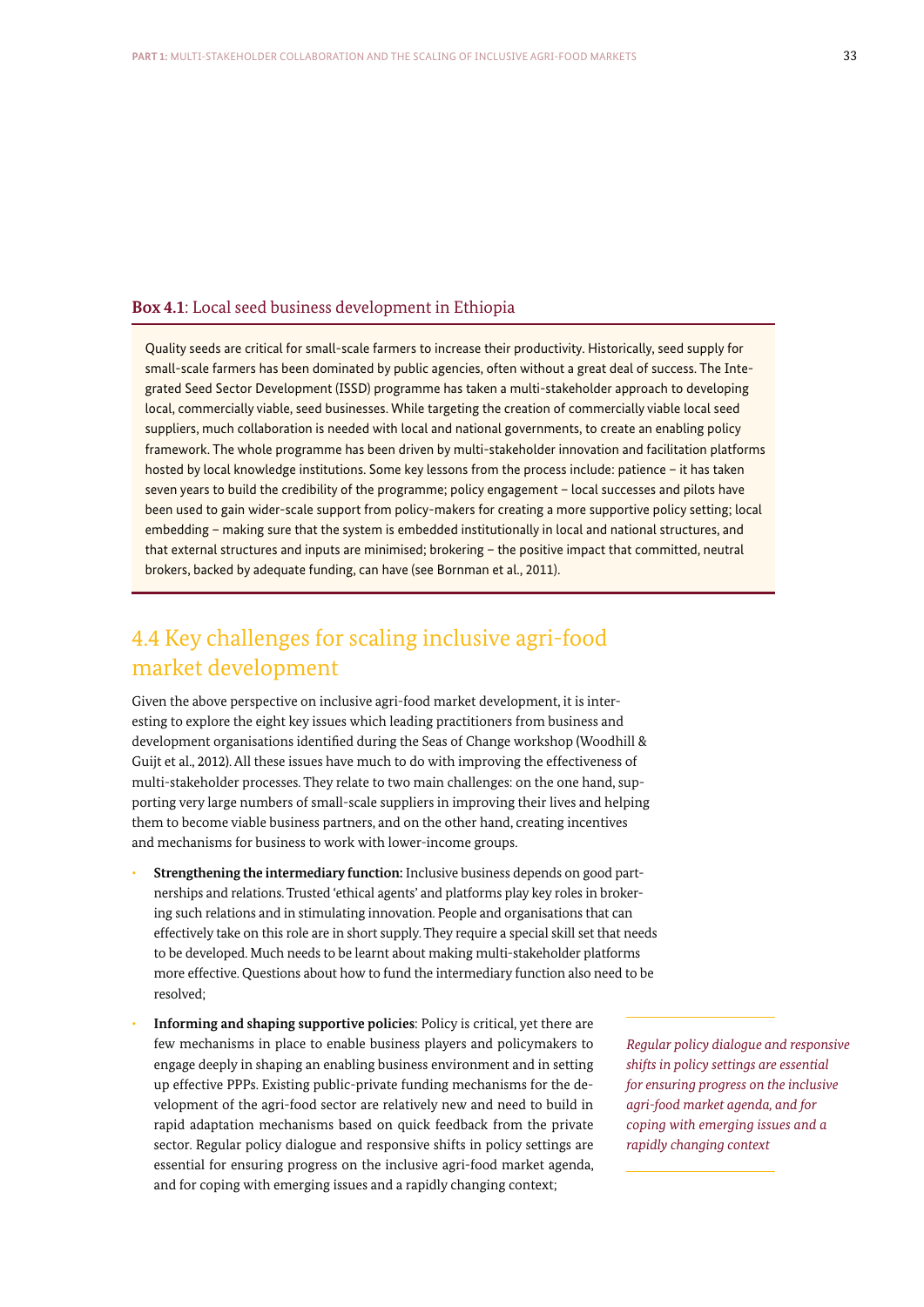- ǣ **Progressing towards a 'new certification' agenda**: Certification is a hot topic. Existing mechanisms and assumptions are being questioned even as concerns arise about the hazards of 'throwing out the only tool we have'. Although certification does not focus explicitly on the wider issues of inclusion, it could be a mechanism for scaling, especially given the fact that a growing number of companies are committing to certification. Key concerns include how to make certification affordable while still remaining reliable at scale, and how to find complementary approaches;
- ǣ **Improving mechanisms for collaborative and pre-commercial financing:** Inclusive business in the agri-food sector often requires a kick-start before becoming commercially viable. This applies, in particular, where the intention is to provide economic opportunity at scale. The scenario calls for a fine balance between the public and the philanthropic funding needed to create the right incentives and the right level of risk-sharing to ensure appropriate innovation, while at the same time not subsidising business operations inappropriately. A further challenge is to provide this type of financing in such a way as to drive inclusive entrepreneurship without excessive 'red tape';
- ǣ **Strengthening agri-cluster and networked business initiatives**: A great deal of attention is being given to single value chains or commodities. Inclusive growth in the agri-food sector, however, also hinges on cluster development in areas where agri-services, processing and logistics can support multiple supply lines and create economies of scale. Many of those types of services are provided by SMEs – critical to economic growth, yet difficult to deal with at scale. This requires strategic coordination and investment on the part of agri-food companies, different levels of government and financiers;
- ǣ **Improving mechanisms for joint learning and research between all groups**: There are few mechanisms available for joint learning between the key players in business, government, producer organisations, NGOs and research institutions. New approaches are needed that have the efficiency and the responsiveness which business actors expect;
- ǣ **Monitoring and assessing social impact**: Many businesses that have made commitments to working in an inclusive way now feel the pressure to report on the social impact of their operations. At the same time, there is a growing need for a better overall assessment system for sector-wide trends and impacts, and donors are under increasing pressure to show the returns yielded by public investment. Gathering this information is a critical support element in learning and innovation. Finding the right metrics and cost-effective ways of collecting and reporting data are high priorities for all the parties concerned;
- ǣ **Deepening understanding and capacity across business, government, producer organisations, knowledge institutes and NGOs**: The inclusive business domain is changing rapidly. Old assumptions and prejudices are collapsing and the notion of shared value is creating a whole new constellation of partnerships. It is often hard for people, be they in business, NGOs or government, to keep up. A shared understanding of the current dynamics is critical and everyone needs new skills and capacities to put inclusive business strategies into practice.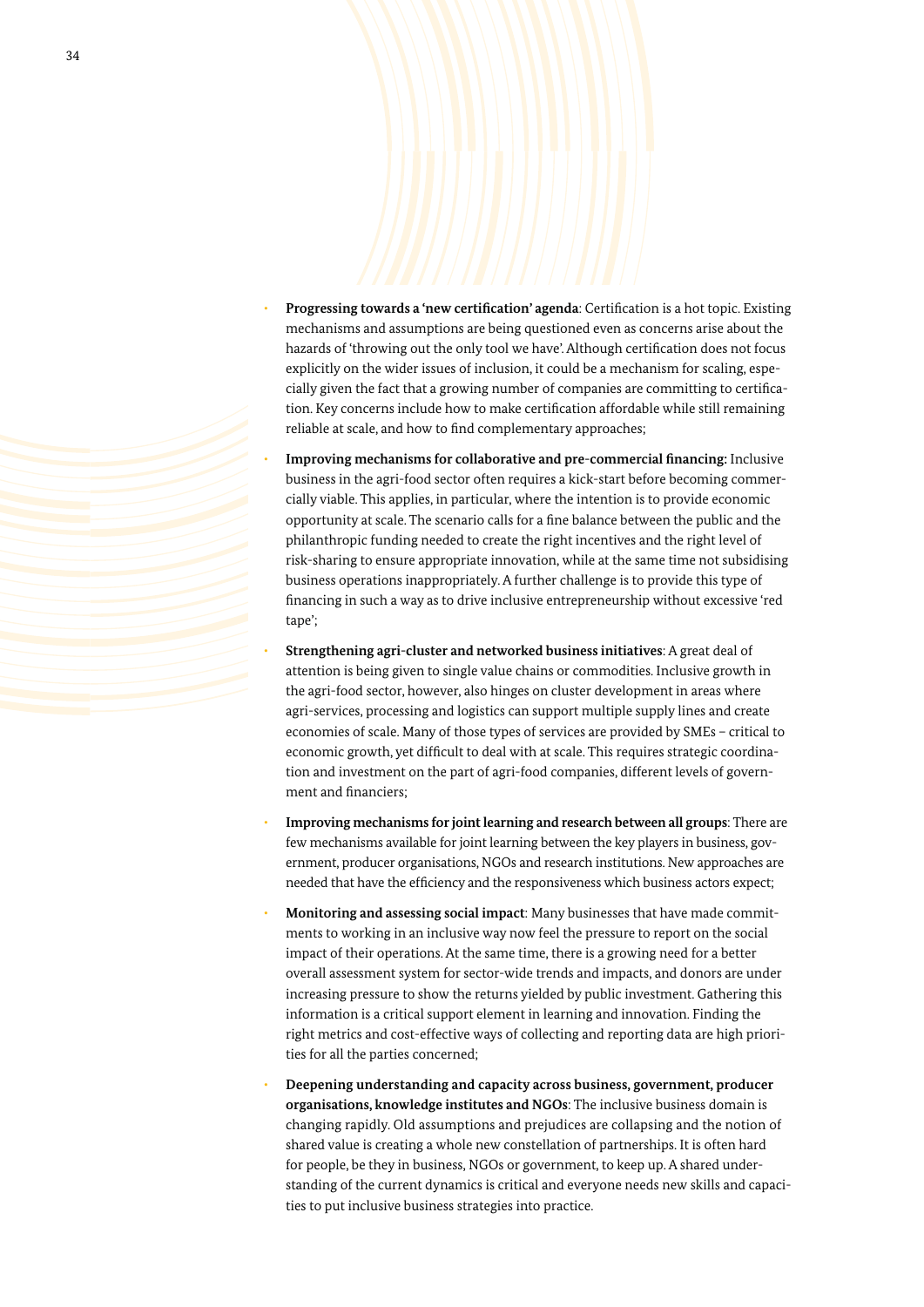# 4.5 The incentives and mechanisms behind inclusive business models that work

While the 'why' or the 'conceptual win' for scaling inclusive agri-markets might be clear, there is still a long way to go towards understanding how to make these markets work to meet the parallel objectives of profitable business, poverty reduction and environmental sustainability. As illustrated in Figure 4.3, bringing about change at scale requires a good understanding of the incentives that drive the behaviour of the different actors, and what mechanisms can be used to create the right incentives for inclusive business. Mechanisms are specific interventions that can be developed by a particular stakeholder group in order to shift the incentives of other groups. Examples include government investment in PPPs or legislation requiring schools to purchase local food products; NGOs making supply-chain issues transparent to the wider public or the collective establishment of sector-wide 'round tables'.

# **Box 4.2**: Chain-wide learning guide

*Chain-wide learning for inclusive market development – a guide to multi-stakeholder processes for linking small-scale producers to modern markets* was developed as part of the Regoverning Markets programme. It provides an overview of the drivers in modern agri-food markets and outlines a methodology for developing more inclusive value chains, with a particular emphasis on institutional factors such as policies, legal frameworks and cultural factors (Vermeulen & Woodhill et al., 2008).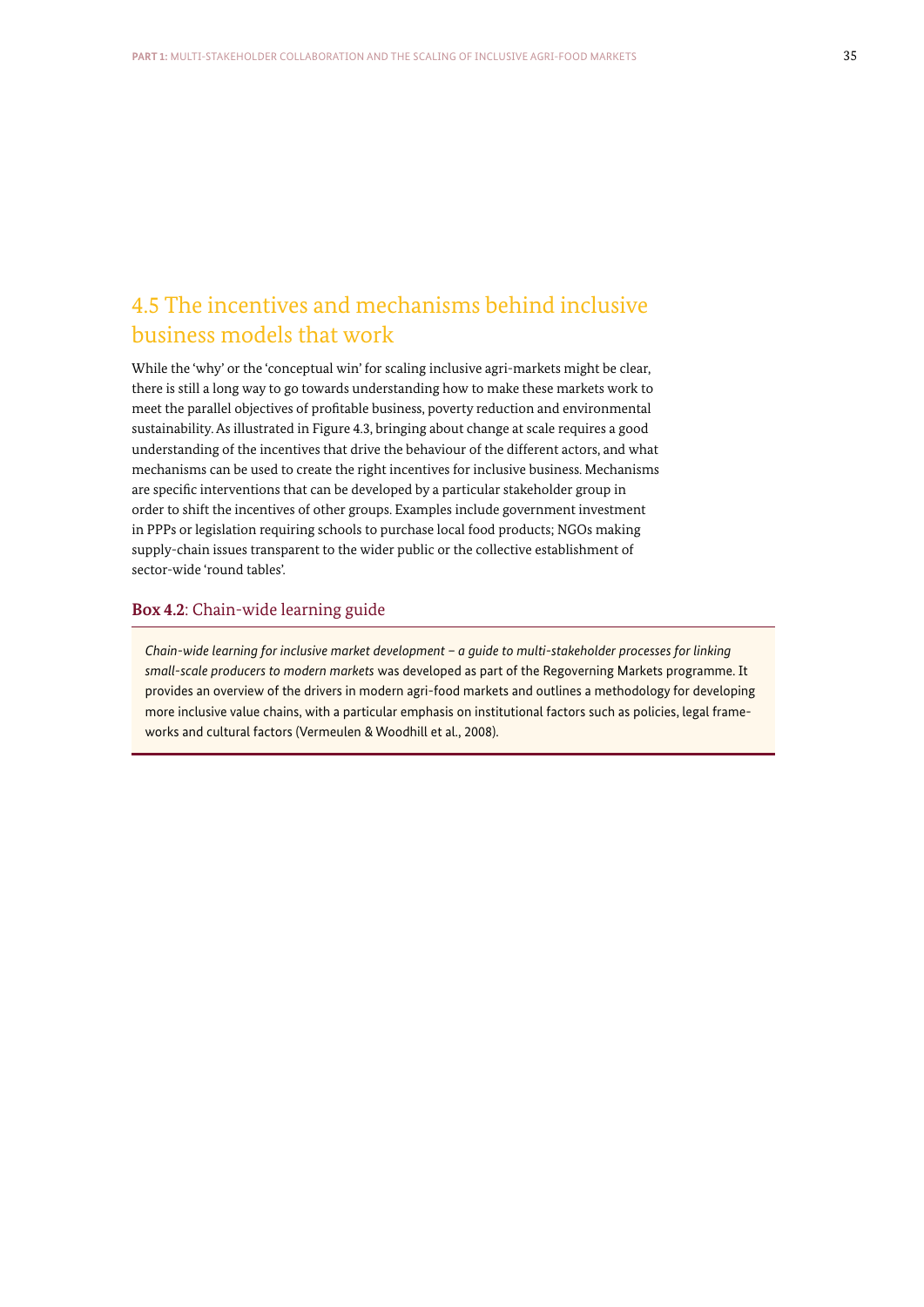

**Figure 4.3**: Scaling inclusive markets

In the global, regional, national and local contexts there is a set of economic, political, cultural and physical factors that combine to create drivers that either work towards or against inclusive markets. This contextual background is key to understanding what incentives and mechanisms are important for a specific situation.

Ultimately, it is important to be clear on what impacts are being achieved at what scale. Figure 4.3 shows five key impact areas on which to focus monitoring. This framework provides a useful way of analysing case studies by focusing attention on how incentives and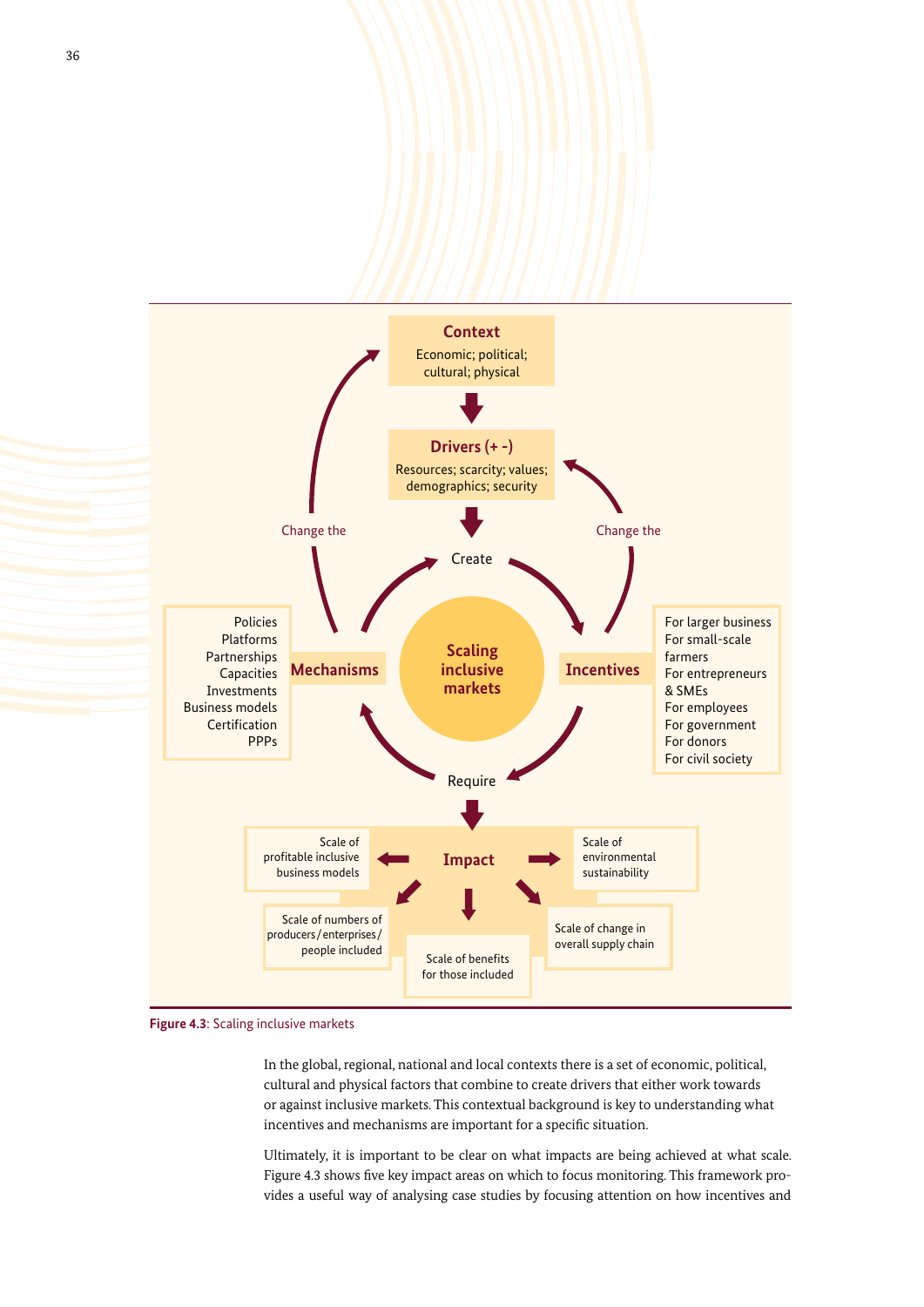mechanisms interact to achieve (or not) desired impacts. For an individual business this interplay between incentives and mechanisms gives rise to a viable business model. A viable inclusive business model has the right mechanisms in place to create incentives that will lead different actors to collaborate and do business together in ways that are profitable, while delivering on inclusive impacts.

 *A viable inclusive business model has the right mechanisms in place to create incentives that will lead different actors to collaborate and do business together in ways that are profitable, while delivering on inclusive impacts* 

### **Box 4.3**: The LINK methodology

To put the ideas of incentives and mechanisms into practice, specific guidance on creating inclusive business models can be a great help. Mark Lundy et al, from the International Centre for Tropical Agriculture (CIAT) developed the *LINK methodology – a participatory guide to business models that link small-holders to markets*. This up-to-date guide captures and integrates ideas and methodologies from a wide range of sources. A particularly valuable section of the guide is its business model canvas approach that looks at all the factors revolving around the key value proposition.

### **Box 4.4**: Business-led oil seed sector development in Uganda

Through an Oil Seed Sub-Sector Platform in Uganda (OSSUP), oil seed production and the price for local oil seeds have more than tripled. This has become an important substitute for imported oils, while generating significant benefits for 100 000 farmers, with the potential for 400 000 farmers to be involved. At the heart of the multi-stakeholder process has been a lead firm, Mukwano, which signed an agreement to work with SNV, the Netherlands Development Organisation, on inclusive market development. Mechanisms to create the right incentives for business partners include the innovation platform, structuring an efficient outgrower scheme, creating functional producer organisations and restructuring financial support using Stanbic Commercial Bank. Donors have played an important role in providing pre-commercial finance and SNV has been critical in its trusted intermediary function. While developing into a fully commercially viable sub-sector where farmers can now pay for services, none of this would have been possible without the publicly funded stakeholder engagement process (Lundy & Zamierowski et al., 2012).

### **Box 4.5**: Women, incentives and consequences in coffee production

The right incentives at all levels are critical for scaling inclusive approaches. Since 2006, Ecom Agro-industrial Corp. and Hivos have been creating a smallholder coffee farmer support system built on embedded services within a marketing company, SMS Ltd. Substantial improvements are seen in the viability of 85 000 smallholder coffee farms, and for the marketing company. It appears that training women gives more value per training dollar: They are more precise in implementing what they learn and they share their knowledge wider within their community than men. Yet women are less keen on coffee than men, because of missing incentives. While women must put a lot of work into weeding, harvesting and getting produce to the market, the income generated goes to the men who usually spend it on their own priorities. Consequently, women actively 'sabotage' coffee production: When their husbands buy fertilizer for coffee production, women secretly use substantial amounts for home horticulture, which is their responsibility.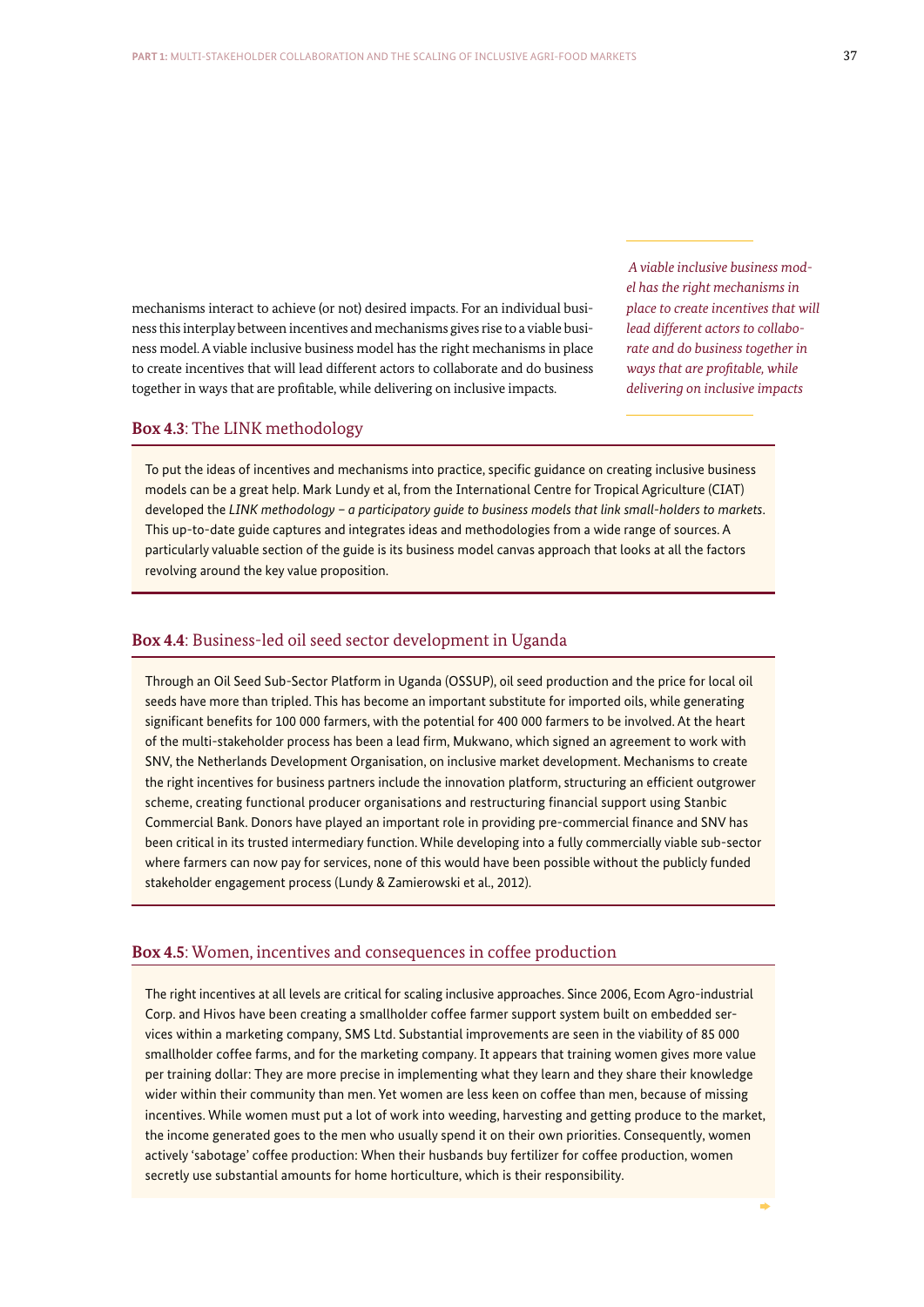The result? A downward spiral of suboptimal coffee production, yields and incentives for all to invest in that sector. Tackling these issues requires attention at the level of the family farming system, and enabling women and men to work in a better partnership around their overall livelihood strategy. It also illustrates the importance of looking beyond single value chains to understand how a single commodity fits within the wider livelihood, farming and market systems.

# 4.6 Lessons for key stakeholder groups

The five main groups of stakeholders who have a critical role to play in inclusive agrifood market development are government, business, producer organisations, NGOs and knowledge institutions. Below is a summary of the key lessons learnt per stakeholder group, as distilled from the Seas of Change initiative.

## 4.6.1 Government

Commercial interests must ultimately make inclusive agri-food markets the standard mode of operation. Government, however, has an essential role to play in creating an enabling environment by providing policy leadership and by developing appropriate incentive mechanisms. The private sector can do much to reduce poverty and can work fast to achieve this, but governments must create a supportive business environment, and effectively link public and private investment. Key lessons include:

- ǣ Ensure leadership and the alignment of stakeholders' interests through creating shared goals and developing platforms for dialogue and PPPs;
- ǣ Create incentives for inclusive business through effective and efficient public investment, as well as appropriate regulation;
- ǣ Make inclusive business central to agricultural policy and rural development; and
- Tailor policy mechanisms to different categories of farmers subsistence and landless; small-scale commercial and large-scale commercial.

# 4.6.2 Business

The market potential of inclusive business models in the agri-food sector is illustrated by the number of companies, large and small, that are now testing out and working with new approaches. Clearly, a significant shift is occurring – one in which inclusiveness is less CSR-driven and where former philanthropic activities are becoming part of the core business strategy. This has major implications for business in terms of how inclusive strategies are analysed, invested in, and executed. Key lessons include:

- ǣ Look for market opportunities for inclusive business that will deliver medium- and longer-term opportunities;
- ǣ Create a clear strategy around inclusiveness and effectively communicate this with clients, partners and investors;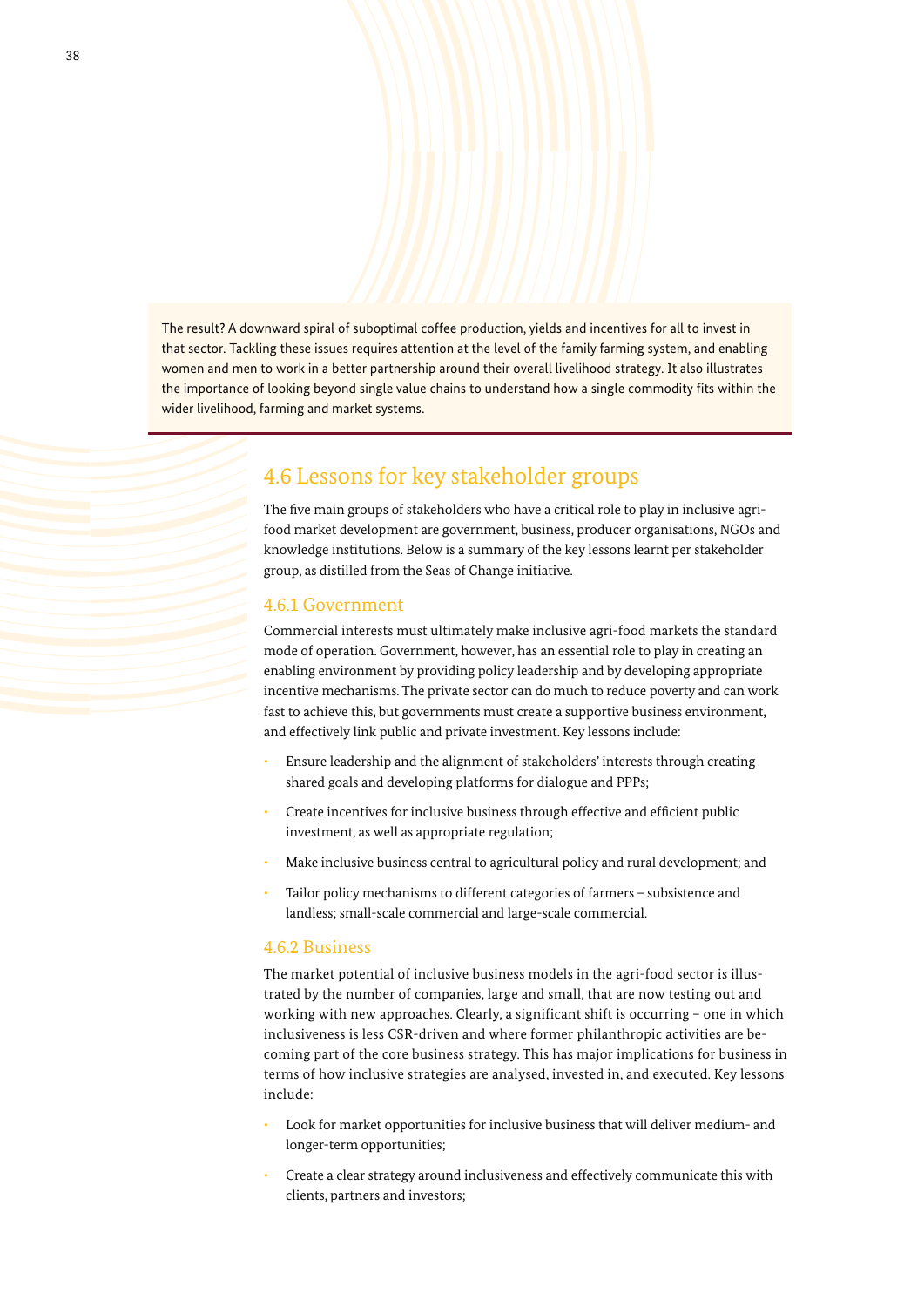- ǣ Embed inclusiveness into core operations and organisational culture, and be clear about the business benefits; and
- ǣ Invest in effective partner ships with other businesses, NGOs, investors and knowledge institutions, especially around pre-commercial and pre-competitive activities.

### 4.6.3 Producer organisations

Finding efficient and cost-effective ways of working with large numbers of small-scale producers is a fundamental challenge to creating viable, inclusive agri-food markets. Producer organisations can play a critical role at the interface of production and markets, by helping to ensure the aggregation of product and the development of market linkages. In addition, producer organisations need to reach out to members by offering services, providing sound agricultural practices, and representing their interests. It can be a challenge for producer organisations to balance business efficiency with collective decision-making processes. In addition, they often find themselves having to take on a diversity and complexity of roles and functions that require good internal systems and management. Key lessons include:

- Ensure efficient and transparent business operations;
- Assist members in improving productivity and product quality;
- Monitor social and livelihood impacts;
- Support innovation in risk management on the part of members; and
- ǣ Engage in policy dialogue with government and business.

### 4.6.4 NGOs

The question as to the role and effectiveness of NGOs, when it comes to supporting inclusive business operations, has generated major debate. The discussion comprises a polarised field of stories relating inspiring success as well as dismal failure. Business is, however, increasingly interested in partnering with reliable and effective NGOs. Therefore, NGOs must find their place in the partnering role while continuing to effectively juggle their advocacy function. Key lessons include:

- ǣ Make business viability a priority concern and avoid unsustainable subsidising of enterprises;
- Support intermediary functions and pre-commercial activities;
- Adapt roles and functions as the partnership evolves and plan exit strategies;
- Recognise the local pioneering role of NGOs in the pre-commercial phase, which business may later build on; and
- ǣ Maintain a 'watchdog' function (which business regards as important) and avoid being 'silenced' because of business partnerships and funding.

*Producer organisations can play a critical role at the interface of production and markets, by helping to ensure the aggregation of product and the development of market linkages*

*Business is increasingly interested in partnering with reliable and effective NGOs. Therefore, NGOs must find their place in the partnering role while continuing to effectively juggle their advocacy function*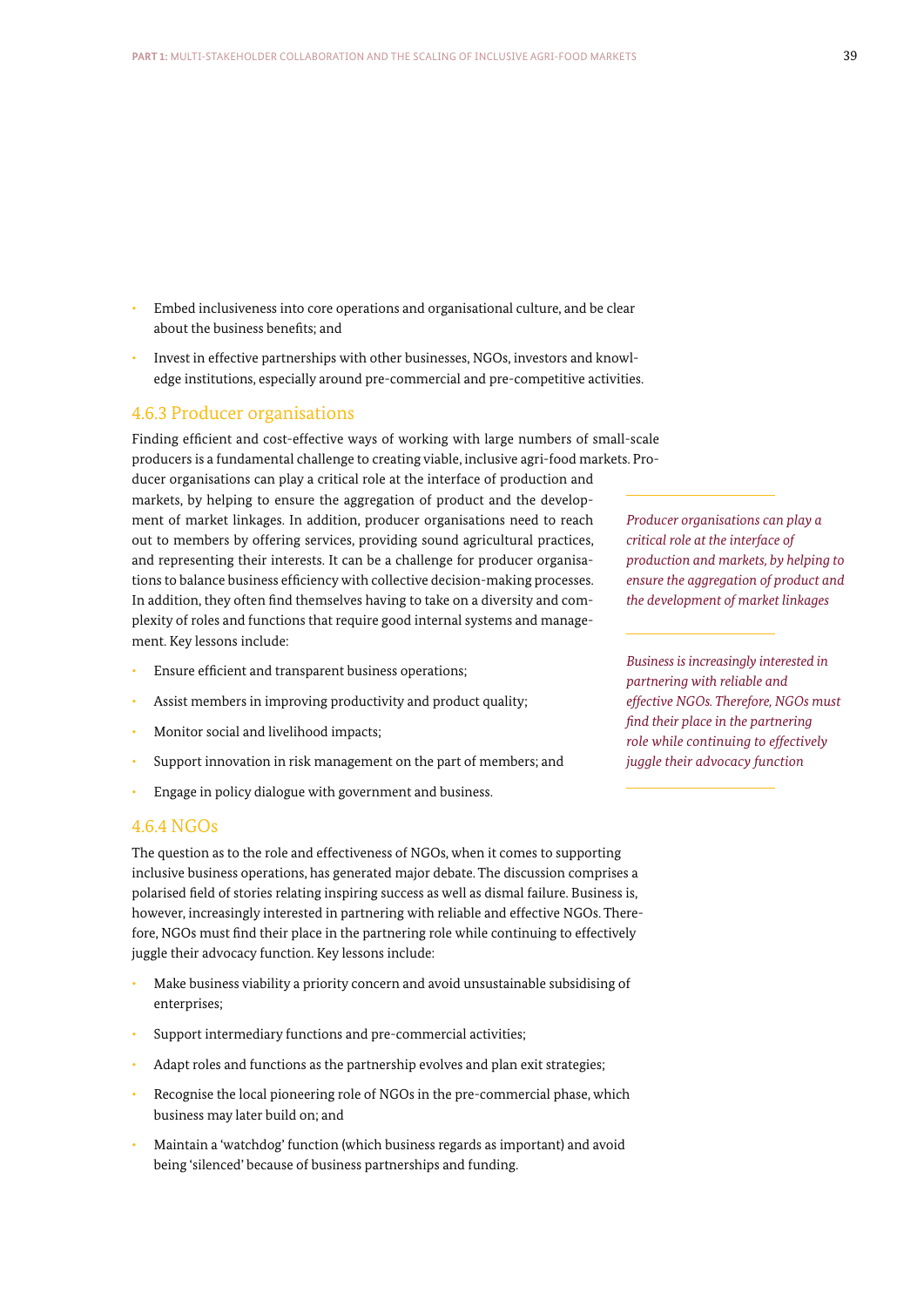# 4.6.5 Knowledge institutions

The Seas of Change event highlighted the extensive and very interesting innovation and learning agenda which exists at present. There is a relative dearth of cross-case study analyses and a major need for progress monitoring and analysis. Businesses, NGOs, producer organisations and policymakers are hankering after insights that could render their investments more effective. Changes are, however, occurring at a rapid rate and markets are highly dynamic; businesses need 'information today about what happened yesterday to make decisions tomorrow'. This calls for different types of research and much closer engagement between researchers and knowledge users. Key lessons include:

- Develop applied research programmes with a strong outreach component;
- Work in partnership and use interactive and action research approaches;
- Foster and facilitate innovation networks;
- ǣ Integrate inclusive business in teaching curricula; and
- ǣ Support education capacity development at local levels, because this is where the skills are needed to make change happen.

# 4.7 Conclusion

*The time has come for a much smarter coupling of public and private investment strategies*

Much has been learnt about multi-stakeholder collaboration for value chain development over the past decade. However, major challenges remain in achieving a scale of inclusive agri-food market development that will have a significant impact on poverty and global food security. Historically, business and donor investments in the agri-food sector have occurred in almost parallel worlds. The time has come for a much smarter coupling of public and private investment strategies. To succeed, this will require greater sophis-

tication in terms of multi-stakeholder collaboration – something we are only just beginning to understand. As Vincent Lokin, Director Cooperatives and Governance of Rabobank Netherlands, said in addressing the Seas of Change workshop: "There is a huge challenge ahead; many interests are at stake. To beat this challenge, collaboration is key. The good news is that almost without exception all parties admit this – it's in the air. The exact form still needs elaboration and that is exactly why we are here."